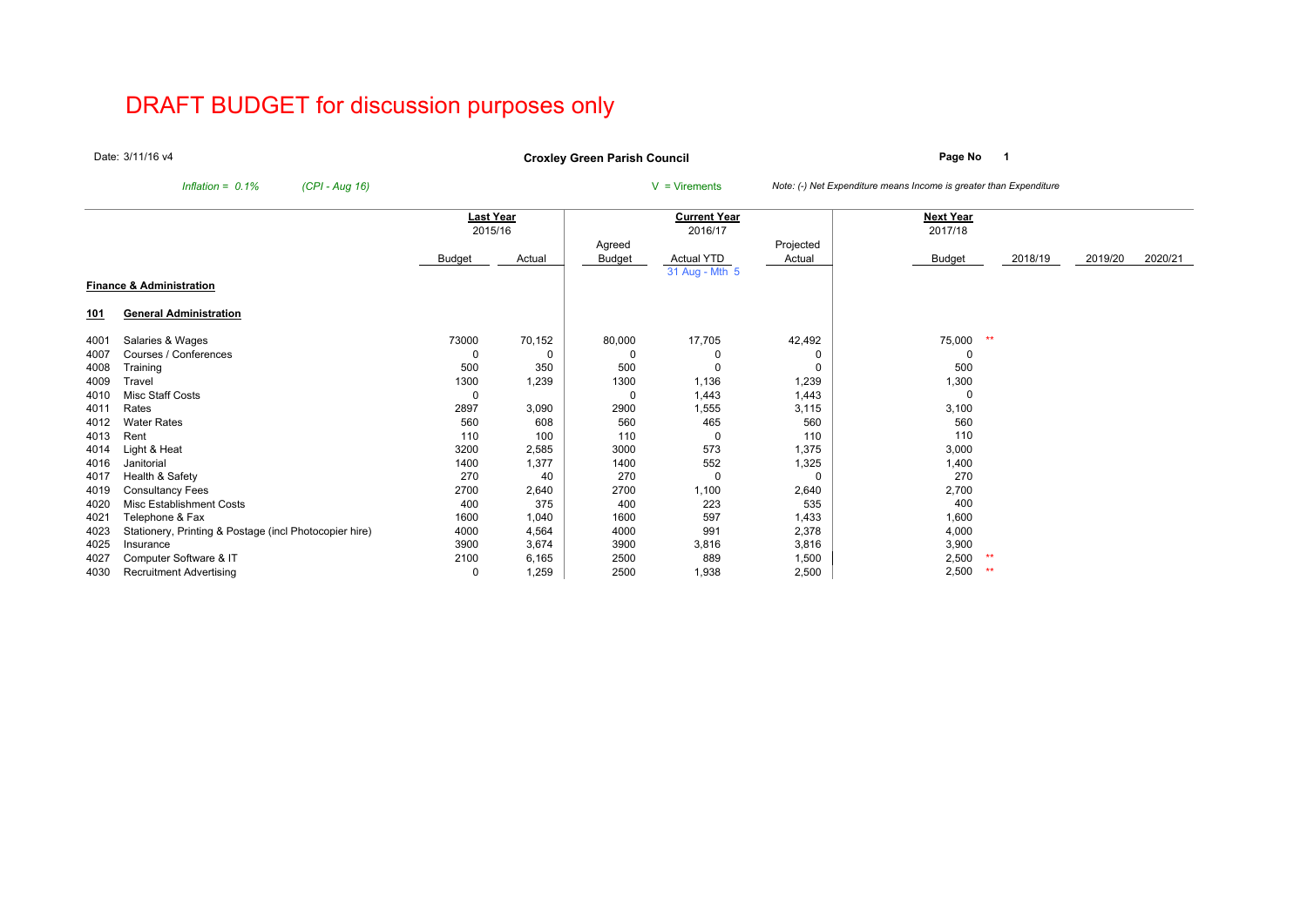# **Page No <sup>2</sup> Croxley Green Parish Council**

|                                                                                                                                                                                                                                                                                               |                             |                        | <b>Last Year</b><br>2015/16<br>Budget                                             | Actual                                                 | Agreed<br>Budget                                      | <b>Current Year</b><br>2016/17<br>Actual YTD<br>31 Aug - Mth 5                                    | Projected<br>Actual                                                           | <b>Next Year</b><br>2017/18<br><b>Budget</b>       | 2018/19            | 2019/20           | 2020/21           |
|-----------------------------------------------------------------------------------------------------------------------------------------------------------------------------------------------------------------------------------------------------------------------------------------------|-----------------------------|------------------------|-----------------------------------------------------------------------------------|--------------------------------------------------------|-------------------------------------------------------|---------------------------------------------------------------------------------------------------|-------------------------------------------------------------------------------|----------------------------------------------------|--------------------|-------------------|-------------------|
| <b>Property Maintenance</b><br>4036<br><b>Maintenance Contracts</b><br>4038<br><b>Equipment Maintenance</b><br>4042<br><b>Equipment Purchased</b><br>4046<br><b>Bank Charges</b><br>4151<br>Audit Fees - External<br>4156<br>Audit Fees - Internal<br>4157<br><b>Accountancy Fees</b><br>4158 |                             |                        | 400<br>$\Omega$<br>$\Omega$<br>$\mathbf 0$<br>$\mathbf 0$<br>1,000<br>910<br>880  | 956<br>0<br>$\mathbf 0$<br>0<br>0<br>834<br>738<br>841 | 400<br>$\Omega$<br>0<br>0<br>0<br>1,000<br>910<br>880 | 68<br>$\overline{0}$<br>$\mathbf 0$<br>$\mathbf 0$<br>$\Omega$<br>$\mathbf 0$<br>0<br>$\mathbf 0$ | 400<br>$\Omega$<br>$\Omega$<br>$\Omega$<br>$\mathbf 0$<br>1,000<br>910<br>880 | 400<br>$\Omega$<br>$\Omega$<br>1,000<br>910<br>880 |                    |                   |                   |
| Ext. Decoration of Office<br>4903/1 New Village Centre<br><b>Balancing figure</b><br>Tfr from Reserves re Salaries<br>Tfr from Reserves (if required)                                                                                                                                         |                             |                        | $\mathbf 0$<br>$\pmb{0}$<br>$\mathbf 0$<br>$-5,000$<br>$\mathbf 0$<br>$\mathbf 0$ |                                                        | 0<br>0<br>0<br>$\Omega$<br>$\Omega$<br>$\Omega$       |                                                                                                   | 0<br>$\Omega$<br>$\Omega$<br>0<br>$\Omega$<br>0<br>$\Omega$                   | $\Omega$<br>$-7,000$<br>$\Omega$<br>$\Omega$       |                    |                   |                   |
|                                                                                                                                                                                                                                                                                               | <b>OverHead Expenditure</b> |                        | 96,127                                                                            | 102,627                                                | 110,830                                               | 33,051                                                                                            | 69,652                                                                        | 99,030                                             | 0                  | $\mathbf 0$       | $\mathbf 0$       |
| <b>Rent Recieved</b><br>1001<br>1076<br>Precept<br>Miscellaneous Income (TRDC Grant)<br>1080                                                                                                                                                                                                  |                             |                        | $\mathbf 0$<br>273,174<br>8,428                                                   | 10<br>273,174<br>8,428                                 | 10<br>284,021<br>4,277                                | $\mathbf 0$<br>142,011<br>2,139                                                                   | 10<br>284,021<br>4,277                                                        | 10<br>292,633<br>0                                 | 10<br>$\mathbf{0}$ | 10<br>$\mathbf 0$ | 10<br>$\mathbf 0$ |
| <b>Interest Received</b><br>1090                                                                                                                                                                                                                                                              |                             |                        | 30                                                                                | 9                                                      | 30                                                    | $-4$                                                                                              | 0                                                                             | 6                                                  |                    |                   |                   |
|                                                                                                                                                                                                                                                                                               |                             | <b>Total Income</b>    | 281,632                                                                           | 281,621                                                | 288,338                                               | 144,146                                                                                           | 288,308                                                                       | 292,649                                            | 10                 | 10                | 10<br>$-10$       |
|                                                                                                                                                                                                                                                                                               | 101                         | <b>Net Expenditure</b> | $-185,505$                                                                        | $-178,994$                                             | $-177,508$                                            | $-111,095$                                                                                        | $-218,656$                                                                    | $-193,619$                                         | $-10$              | $-10$             |                   |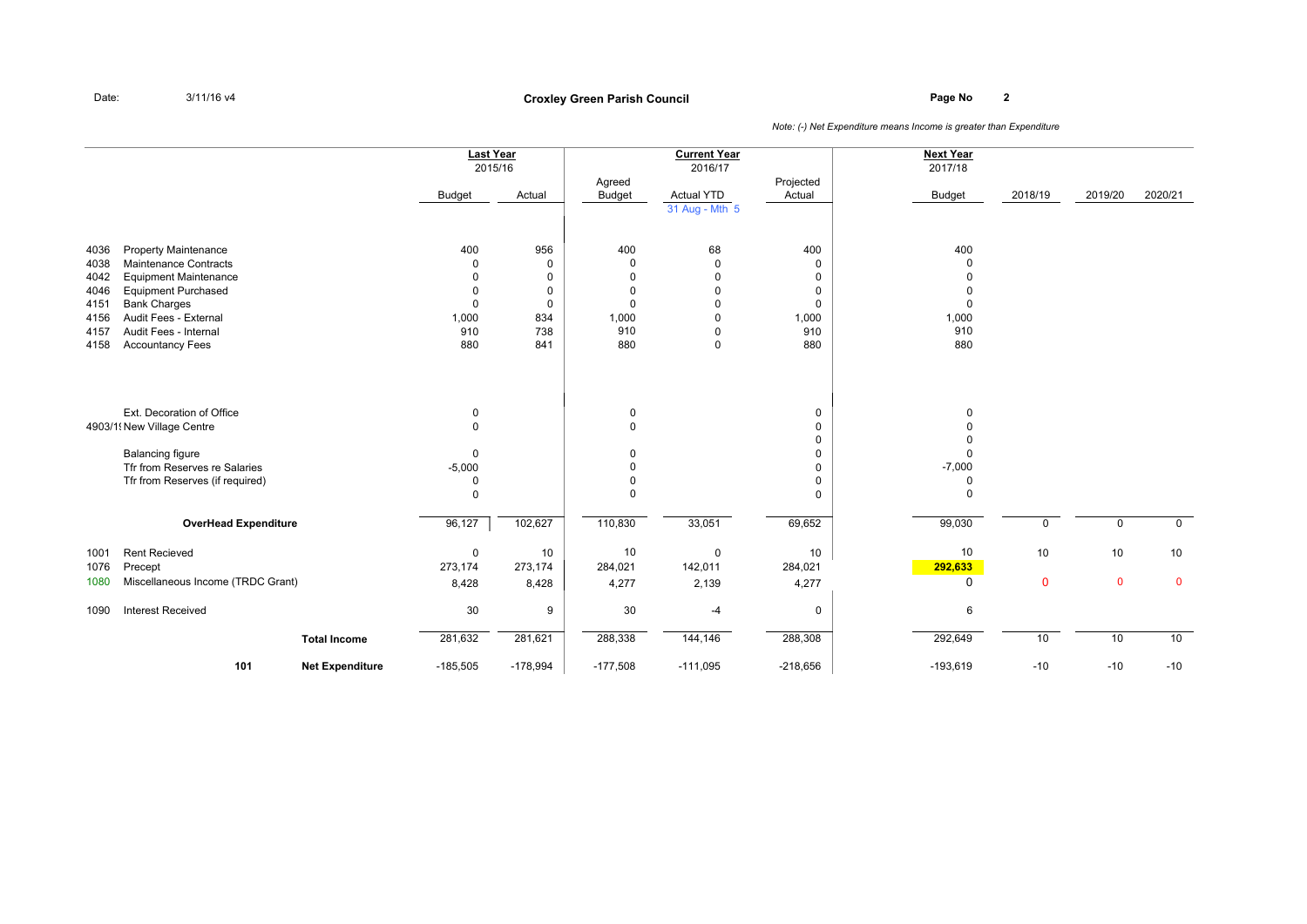### **Page No <sup>3</sup> Croxley Green Parish Council**

|            |                                     |                        |             | <b>Last Year</b> |          | <b>Current Year</b> |           | <b>Next Year</b> |         |         |         |
|------------|-------------------------------------|------------------------|-------------|------------------|----------|---------------------|-----------|------------------|---------|---------|---------|
|            |                                     |                        |             | 2015/16          |          | 2016/17             |           | 2017/18          |         |         |         |
|            |                                     |                        |             |                  | Agreed   |                     | Projected |                  |         |         |         |
|            |                                     |                        | Budget      | Actual           | Budget   | Actual YTD          | Actual    | <b>Budget</b>    | 2018/19 | 2019/20 | 2020/21 |
|            |                                     |                        |             |                  |          | 31 Aug - Mth 5      |           |                  |         |         |         |
| <u>102</u> | <b>Local Democracy</b>              |                        |             |                  |          |                     |           |                  |         |         |         |
|            | Misc Establishment Costs            |                        | $\mathbf 0$ |                  | 0        | $\mathbf 0$         | $\Omega$  |                  |         |         |         |
| 4020       | Subscriptions/Publications          |                        | 7400        | 0                | 7400     | 7,244               | 7,400     | 0                |         |         |         |
| 4024       |                                     |                        |             | 7,378            |          |                     |           | 7,400            |         |         |         |
| 4033       | Parish Pump Newsletter              |                        | 3400        | 318              | 3400     | 1,620               | 3,400     | 3,400            |         |         |         |
| 4201       | <b>Chairman's Discretion Budget</b> |                        | 500         | 90               | 500      | $-166$              | 300       | 500              |         |         |         |
| 4251       | <b>Election Expenses</b>            |                        | 5000        | $-5,810$         | 5000     | 0                   | 5,000     | 5,000            | 1,250   | 1,250   | 1,250   |
| 4300       | Events - Revels on the Green        |                        | 350         |                  | 350      | 0                   |           | 350              |         |         |         |
| 4832       | Trf to Elections Fund               |                        | 0           | 10,810           |          | $\Omega$            |           |                  |         |         |         |
|            | <b>OverHead Expenditure</b>         |                        | 16,650      | 12,786           | 16,650   | 8,698               | 16,100    | 16,650           | 1,250   | 1,250   | 1,250   |
|            |                                     |                        |             |                  |          |                     |           |                  |         |         |         |
| 1031       | Map Income                          |                        | $\mathbf 0$ | 0                | $\Omega$ | 0                   | 0         | 0                |         |         |         |
| 1051       | Advertising Income                  |                        | 1,600       | 152              | 1,600    | $\mathbf 0$         | $\Omega$  | 1,600            |         |         |         |
|            |                                     |                        |             |                  |          |                     |           |                  |         |         |         |
|            |                                     | <b>Total Income</b>    | 1,600       | 152              | 1,600    |                     | 0         | 1,600            |         |         |         |
|            | 102                                 | <b>Net Expenditure</b> | 15,050      | 12,634           | 15,050   | 8,698               | 16,100    | 15,050           | 1,250   | 1,250   | 1,250   |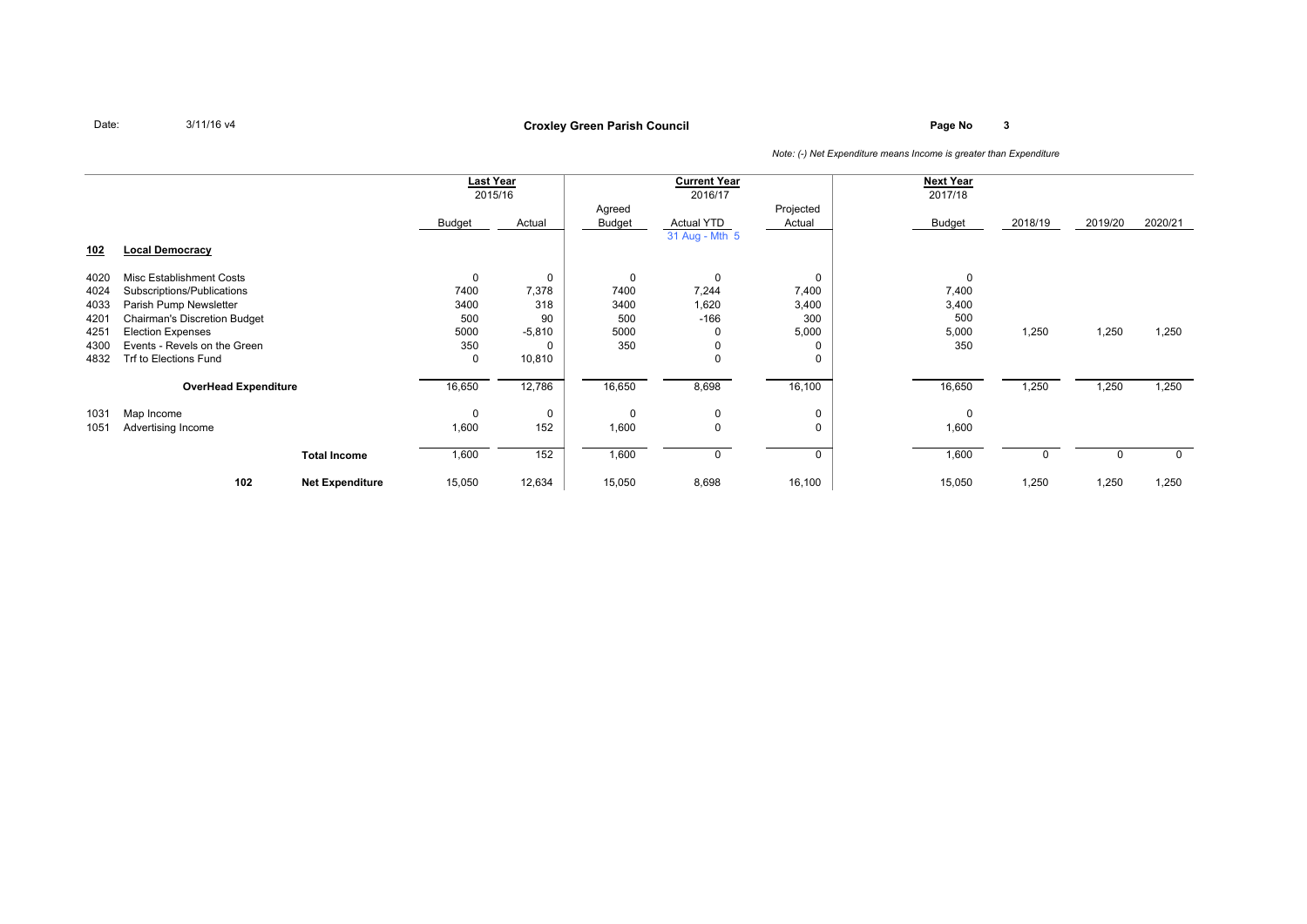### **Page No <sup>4</sup> Croxley Green Parish Council**

|            |                                 | <b>Last Year</b><br>2015/16 |          |               | <b>Current Year</b><br>2016/17 |           | <b>Next Year</b><br>2017/18 |         |         |             |
|------------|---------------------------------|-----------------------------|----------|---------------|--------------------------------|-----------|-----------------------------|---------|---------|-------------|
|            |                                 |                             |          | Agreed        |                                | Projected |                             |         |         |             |
|            |                                 | <b>Budget</b>               | Actual   | <b>Budget</b> | <b>Actual YTD</b>              | Actual    | Budget                      | 2018/19 | 2019/20 | 2020/21     |
|            |                                 |                             |          |               | 31 Aug - Mth 5                 |           |                             |         |         |             |
| <u>103</u> | Groundworks                     |                             |          |               |                                |           |                             |         |         |             |
| 4001       | Salaries & Wages                | 52,000                      | 43,757   | 57,200        | 9,495                          | 22,788    | $**$<br>60,300              |         |         |             |
| 4006       | <b>Protective Clothing</b>      | 340                         | 171      | 340           | 274                            | 300       | 340                         |         |         |             |
| 4008       | Training                        | 500                         | 200      | 500           | 655                            | 700       | 500                         |         |         |             |
| 4010       | <b>Misc Staff Costs</b>         | 730                         | 771      | 730           | 211                            | 506       | 730                         |         |         |             |
| 4012       | <b>Water Rates</b>              | 700                         | 662      | 700           | 0                              | 700       | 700                         |         |         |             |
| 4016       | Janitorial                      | $\mathbf 0$                 | $\Omega$ | 0             | 0                              | 0         | 0                           |         |         |             |
| 4017       | Health & Safety                 | 500                         | 215      | 500           | $\overline{2}$                 | 5         | 500                         |         |         |             |
| 4018       | Refuse/Green Waste Disposal     | $\Omega$                    | 94       | $\mathbf 0$   | 60                             | 144       |                             |         |         |             |
| 4020       | <b>Misc Establishment Costs</b> | $\mathbf 0$                 | $\Omega$ | 0             | $\mathbf 0$                    | 0         | 0                           |         |         |             |
| 4036       | <b>Property Maintenance</b>     | 500                         | 155      | 500           | $\Omega$                       | 0         | 500                         |         |         |             |
| 4037       | Grounds Maintenance             | 1,500                       | 494      | 1,500         | 503                            | 1,207     | 1,500                       |         |         |             |
| 4038       | <b>Maintenance Contracts</b>    | 2,000                       | $\Omega$ | 2,000         | 0                              | 0         | 2,000                       |         |         |             |
| 4041       | <b>Equipment Hire</b>           | $\Omega$                    | 181      | $\Omega$      | 0                              | 0         | $\Omega$                    |         |         |             |
| 4042       | <b>Equipment Maintenance</b>    | 1,500                       | 149      | 1,500         | 0                              | 0         | 1,500                       |         |         |             |
| 4046       | <b>Equipment Purchased</b>      | 750                         | 1,030    | 500           | 0                              | 0         | 500                         |         |         |             |
| 4047       | Footpath Maintenance            | 0                           | $\Omega$ | 0             | $\Omega$                       | 0         | $\Omega$                    |         |         |             |
| 4051       | Vehicle License & Insurance     | 2,500                       | 1,886    | 2,500         | 1,833                          | 1,833     | 2,500                       |         |         |             |
| 4055       | Fuel & Oil - LS08 WCP           | 1,000                       | 918      | 1,000         | 385                            | 924       | 1,000                       |         |         |             |
| 4060       | Fuel & Oil - Groundworks        | 840                         | 288      | 840           | 220                            | 528       | 840                         |         |         |             |
| 4070       | Maintenance - LS08 WCP          | 560                         | 498      | 560           | 539                            | 560       | 560                         |         |         |             |
| 4071       | Maintenance - Tractor           | 1,100                       | $\Omega$ | 1,100         | 0                              | 300       | 1,100                       |         |         |             |
| 4072       | Maintenance - Ride on Mower     | 500                         | 255      | 500           | 297                            | 400       | 500                         |         |         |             |
|            | <b>OverHead Expenditure</b>     | 67,520                      | 51,724   | 72,470        | 14,474                         | 30,895    | 75,570                      | 0       | 0       | $\mathbf 0$ |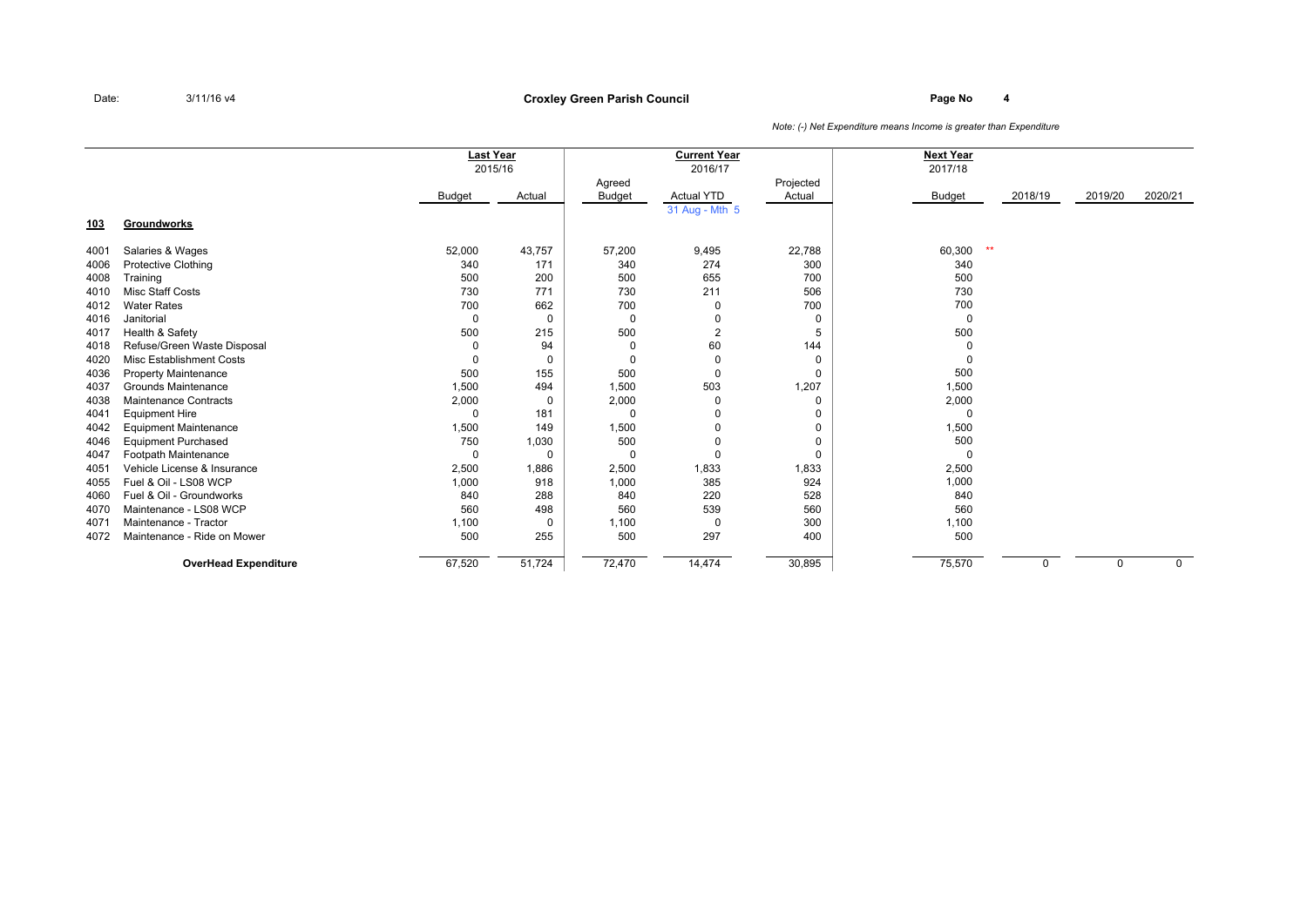### **Page No <sup>5</sup> Croxley Green Parish Council**

|              |                                                                               |                        | <b>Last Year</b> | 2015/16 |                                 | <b>Current Year</b><br>2016/17      |                     | <b>Next Year</b><br>2017/18 |         |         |             |
|--------------|-------------------------------------------------------------------------------|------------------------|------------------|---------|---------------------------------|-------------------------------------|---------------------|-----------------------------|---------|---------|-------------|
|              |                                                                               |                        | Budget           | Actual  | Agreed<br>Budget                | <b>Actual YTD</b><br>31 Aug - Mth 5 | Projected<br>Actual | Budget                      | 2018/19 | 2019/20 | 2020/21     |
|              |                                                                               |                        |                  |         |                                 |                                     |                     |                             |         |         |             |
| 1061<br>1062 | Agency Income - HCC Mtce<br>Agency Income - TRDC Mtce<br>Miscellaneous Income |                        | 0<br>0           | 0<br>0  | 0<br>$\mathbf 0$<br>$\mathbf 0$ | 0<br>$\mathbf 0$                    | 0<br>0              | 0<br>$\Omega$<br>0          |         |         |             |
| 1080         |                                                                               | <b>Total Income</b>    | 0<br>0           | 0<br>0  | 0                               | 0<br>$\mathbf 0$                    | 0<br>0              | 0                           | 0       | 0       | 0           |
|              | 103                                                                           | <b>Net Expenditure</b> | 67,520           | 51,724  | 72,470                          | 14,474                              | 30,895              | 75,570                      | 0       | 0       | $\mathbf 0$ |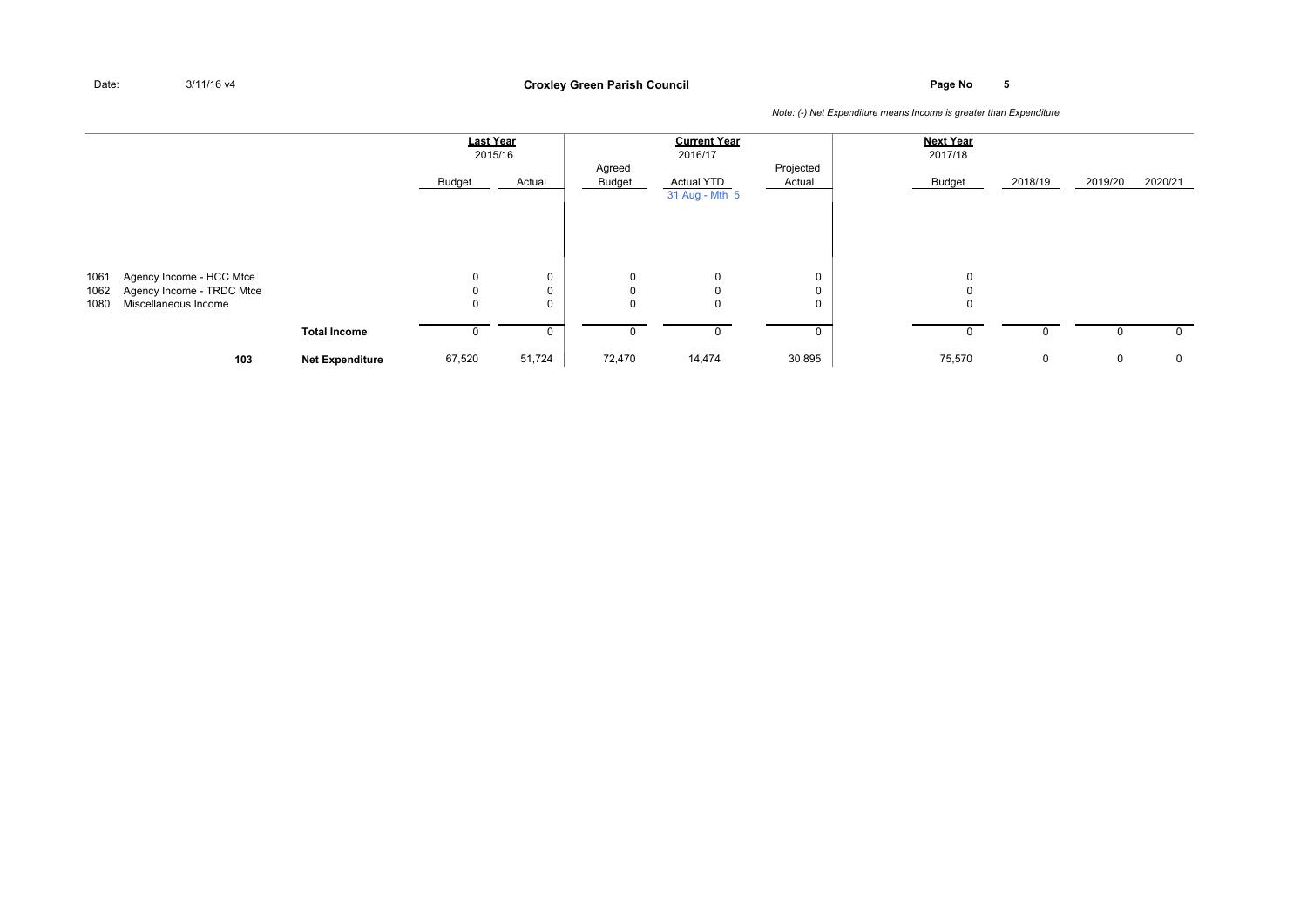**Page No <sup>6</sup> Croxley Green Parish Council**

|              |                                                          |                        | <b>Last Year</b>     | 2015/16                 |                         | <b>Current Year</b><br>2016/17 |                      | <b>Next Year</b><br>2017/18 |             |                |             |
|--------------|----------------------------------------------------------|------------------------|----------------------|-------------------------|-------------------------|--------------------------------|----------------------|-----------------------------|-------------|----------------|-------------|
|              |                                                          |                        | <b>Budget</b>        | Actual                  | Agreed<br><b>Budget</b> | Actual YTD                     | Projected<br>Actual  | <b>Budget</b>               | 2018/19     | 2019/20        | 2020/21     |
| 107          | <b>Grants (incl S137/S145)</b>                           |                        |                      |                         |                         | 31 Aug - Mth 5                 |                      |                             |             |                |             |
| 4200         | <b>Councils Charity Expenditure</b>                      |                        | 3,000                | 3,297                   | 3,000                   | $\mathbf 0$                    | 3,000                | 3,000                       |             |                |             |
| 4260         | Community/Village Hall Grant                             |                        | 8,425                | 8,425                   | 8,988                   | 8,988                          | 8,988                | 8,988                       |             |                |             |
| 4711         | Grants:<br>S137 etc - General                            |                        | 1,500                | 807                     | 1,500                   | $-1,314$                       | $-1,314$             | 1,500                       |             |                |             |
|              | Stained Glass Window or Doors at All Saints Church       |                        | 5,000                | 0                       | 5,000                   | $\mathbf 0$                    | 0                    | 5,000                       |             |                |             |
|              | Tfr from Reserves                                        |                        | $\mathsf 0$          |                         | $-5,000$                |                                | 0                    | $-5,000$                    |             |                |             |
|              | <b>OverHead Expenditure</b>                              |                        | 17,925               | 12,529                  | 13,488                  | 7,674                          | 10,674               | 13,488                      | $\mathbf 0$ | $\mathbf 0$    | $\mathbf 0$ |
| 1077<br>1200 | <b>Grants Received</b><br><b>Councils Charity Income</b> |                        | $\mathbf 0$<br>3,000 | $\pmb{0}$<br>3,682      | $\mathbf 0$<br>3,000    | $\pmb{0}$<br>208               | $\mathsf 0$<br>3,000 | $\pmb{0}$<br>3,000          |             |                |             |
|              |                                                          | <b>Total Income</b>    | 3,000                | 3,682                   | 3,000                   | 208                            | 3,000                | 3,000                       | $\Omega$    | $\overline{0}$ | $\mathbf 0$ |
|              | 107                                                      | <b>Net Expenditure</b> | 14,925               | 8,847                   | 10,488                  | 7,466                          | 7,674                | 10,488                      | $\mathbf 0$ | $\mathbf 0$    | $\mathbf 0$ |
| 150          | <b>Community/Village Hall</b>                            |                        |                      |                         |                         |                                |                      |                             |             |                |             |
|              | Works                                                    |                        | $\mathbf 0$          | 0                       | $\mathbf 0$             | $\mathbf 0$                    | 0                    | $\mathbf 0$                 | $\mathbf 0$ | $\mathbf 0$    | $\mathbf 0$ |
|              | Tfr from Reserves                                        |                        | $\mathbf 0$          | 0                       | $\mathbf 0$             | $\mathbf 0$                    | $\mathbf 0$          | $\mathbf 0$                 | $\mathbf 0$ | $\mathbf 0$    | $\mathbf 0$ |
|              | <b>OverHead Expenditure</b>                              |                        | $\mathbf 0$          | $\mathsf{O}\phantom{0}$ | $\mathbf 0$             | $\mathbf 0$                    | $\mathbf 0$          | $\mathbf 0$                 | $\mathbf 0$ | $\mathbf 0$    | $\mathbf 0$ |
|              |                                                          |                        | $\mathbf 0$          | 0                       | $\mathbf 0$             | $\mathbf 0$                    | 0                    | $\mathbf 0$                 |             |                |             |
|              |                                                          | <b>Total Income</b>    | $\mathbf 0$          | $\mathbf 0$             | $\mathbf 0$             | $\mathbf 0$                    | $\mathbf 0$          | $\mathbf 0$                 | $\mathbf 0$ | $\mathbf 0$    | $\mathbf 0$ |
|              | 150                                                      | <b>Net Expenditure</b> | $\pmb{0}$            | 0                       | 0                       | $\pmb{0}$                      | 0                    | $\pmb{0}$                   | 0           | $\mathbf 0$    | 0           |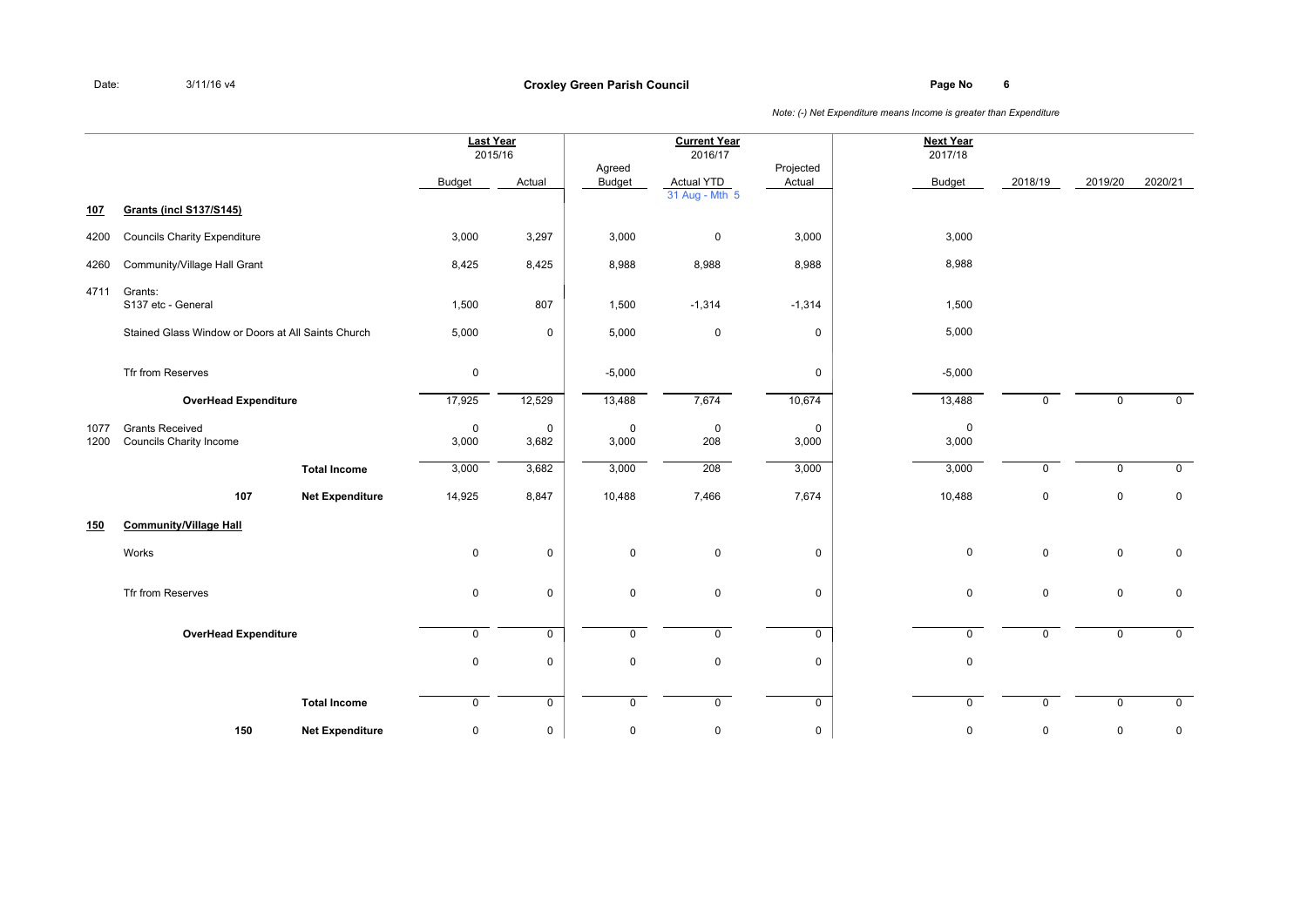# **Page No <sup>7</sup> Croxley Green Parish Council**

|            |                                                       |               | <b>Last Year</b><br>2015/16 |               | <b>Current Year</b><br>2016/17 |             | <b>Next Year</b><br>2017/18 |         |             |             |
|------------|-------------------------------------------------------|---------------|-----------------------------|---------------|--------------------------------|-------------|-----------------------------|---------|-------------|-------------|
|            |                                                       |               |                             | Agreed        |                                | Projected   |                             |         |             |             |
|            |                                                       | <b>Budget</b> | Actual                      | <b>Budget</b> | <b>Actual YTD</b>              | Actual      | <b>Budget</b>               | 2018/19 | 2019/20     | 2020/21     |
|            |                                                       |               |                             |               | 31 Aug - Mth 5                 |             |                             |         |             |             |
| <u>199</u> | F & A Capital & Projects                              |               |                             |               |                                |             |                             |         |             |             |
| 4175       | Sale of Assets                                        | 0             | 0                           | $\Omega$      | 0                              | 0           | $\mathbf 0$                 |         |             |             |
| 4823       | Tfr to Vehicle Repl Fund                              | 4,000         | 4,000                       | 4,000         | $\Omega$                       | 4,000       | 4,000                       |         |             |             |
| 4824       | Tfr to Equipt Repl Fund                               | 3,000         | 3,000                       | 3,000         | 0                              | 3,000       | 3,000                       |         |             |             |
| 4873       | Tfr from Vehicle Repl Fund                            | $\Omega$      | 0                           | $\Omega$      | $\Omega$                       | 0           | $\Omega$                    |         |             |             |
| 4874       | Tfr from Equipt Repl Fund                             | $\Omega$      | 0                           | $\Omega$      | $\Omega$                       | 0           |                             |         |             |             |
| 4901       | CAP F & A - Eqpt Purchase:-                           | 0             | 0                           | $\Omega$      | $\Omega$                       | 0           |                             |         |             |             |
| c4046/     | Replacement gazebo (£555)                             | 490           | c4046/103                   | $\Omega$      | $\Omega$                       | $\Omega$    |                             |         |             |             |
| c4046/     | 1Four folding tables (£157)                           | 160           | c4046/103                   | 0             |                                | 0           |                             |         |             |             |
|            | c4027/1Virtual Notice Board (updated web site £3,400) | 0             | c4027/101                   | $\Omega$      | $\Omega$                       | $\mathbf 0$ |                             |         |             |             |
|            | <b>Annual Civic Award</b>                             | 0             |                             | 200           | $\Omega$                       | 200         | 200                         |         |             |             |
|            |                                                       |               |                             |               |                                |             |                             |         |             |             |
|            | Depot Extension (Plans)                               | 3,000         | 0                           | 3,000         | $\Omega$                       | 0           | 3,000                       |         |             | 15,000      |
|            | Trf from Reserves (Depot Extension Plans)             | $-3,000$      | 0                           | $-3,000$      | 0                              | 0           | $-3,000$                    |         |             |             |
|            | Depot Extension                                       | $\Omega$      | 0                           | $\Omega$      | 0                              | $\Omega$    | $\mathbf 0$                 |         | 15,000      |             |
| 4903       | CAP F&A New Village Centre                            | 0             | 0                           | $\Omega$      | 0                              | $\Omega$    |                             |         |             |             |
| 4963       | PCSO Funding                                          | 28,500        | 28,500                      | 28,500        | 7,125                          | 28,500      | 28,500                      |         |             |             |
|            |                                                       | $\Omega$      |                             | $\Omega$      |                                |             | $\Omega$                    |         |             |             |
|            | <b>OverHead Expenditure</b>                           | 36,150        | 35,500                      | 35,700        | 7,125                          | 35,700      | 35,700                      | 0       | 15,000      | 15,000      |
|            | 199<br><b>Net Expenditure</b>                         | 36,150        | 35,500                      | 35,700        | 7,125                          | 35,700      | 35,700                      | 0       | 15,000      | 15,000      |
| 1080       | Miscellaneous Income                                  | 0             | 100                         | 0             |                                |             | $\mathbf 0$                 | 0       | $\mathbf 0$ | $\mathbf 0$ |
|            | Finance & Administration - Expenditure                | 234,372       | 215,166                     | 249,138       | 71,022                         | 163,021     | 240,438                     | 1,250   | 16,250      | 16,250      |
|            | Income                                                | 286,232       | 285,555                     | 292,938       | 144,354                        | 291,308     | 297,249                     | 10      | 10          | 10          |
|            | <b>Net Expenditure</b>                                | $-51,860$     | $-70,389$                   | $-43,800$     | $-73,332$                      | $-128,287$  | $-56,811$                   | 1,240   | 16,240      | 16,240      |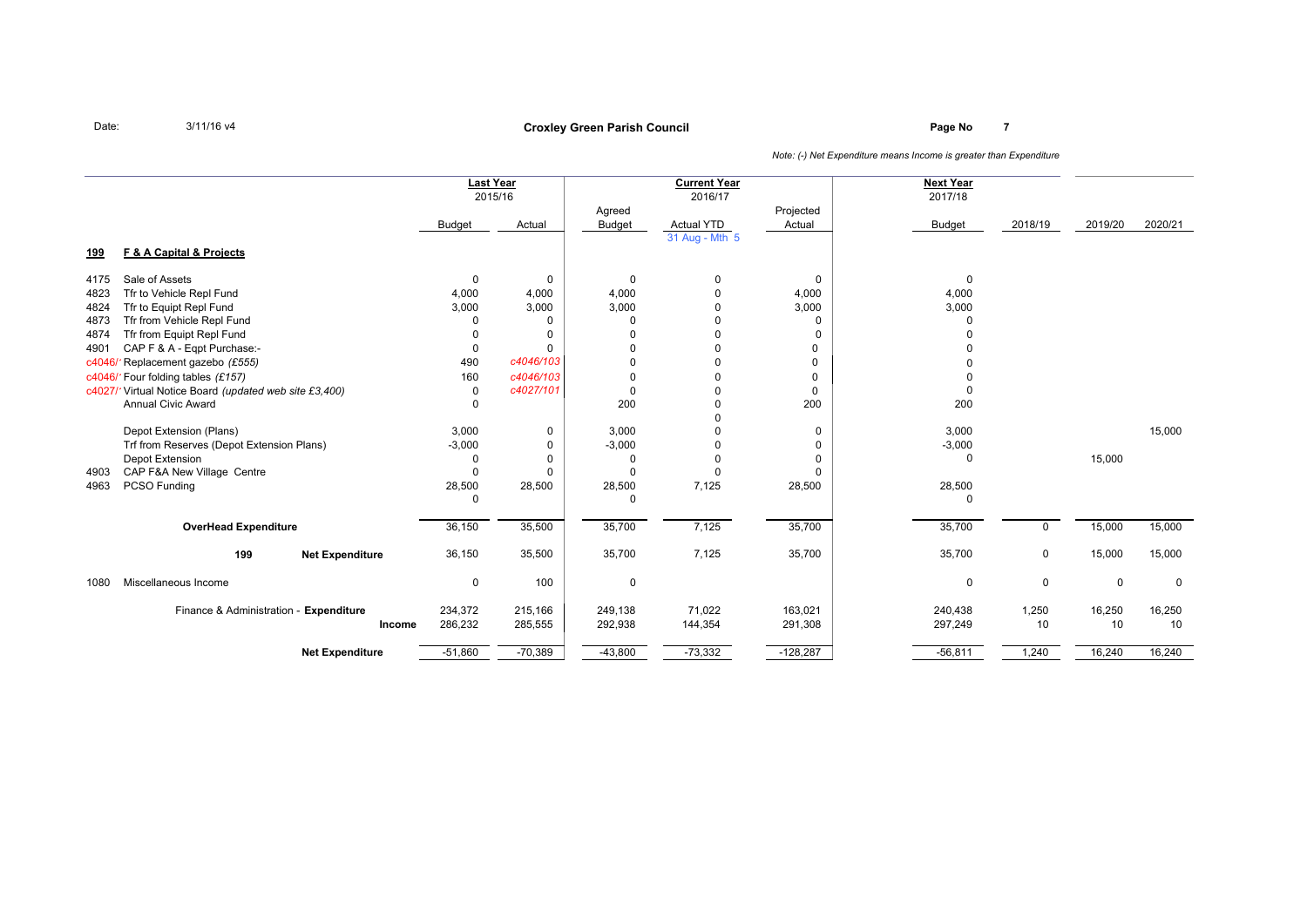# **Page No <sup>8</sup> Croxley Green Parish Council**

|      |                                  | <b>Last Year</b><br>2016/17 |        |                  | <b>Current Year</b><br>2016/17      |                     | <b>Next Year</b><br>2017/18 |         |             |         |
|------|----------------------------------|-----------------------------|--------|------------------|-------------------------------------|---------------------|-----------------------------|---------|-------------|---------|
|      |                                  | Budget                      | Actual | Agreed<br>Budget | <b>Actual YTD</b><br>31 Aug - Mth 5 | Projected<br>Actual | Budget                      | 2018/19 | 2019/20     | 2020/21 |
|      | <b>Environment &amp; Amenity</b> |                             |        |                  |                                     |                     |                             |         |             |         |
| 202  | The Green                        |                             |        |                  |                                     |                     |                             |         |             |         |
| 4042 | <b>Equipment Maintenance</b>     | 0                           | 0      | 0                | $\mathbf 0$                         | $\mathbf 0$         | 0                           | 0       | $\mathbf 0$ | 0       |
|      | Fly tipping                      |                             |        | 500              |                                     |                     | 500                         | 500     | 500         | 500     |
|      |                                  |                             |        |                  |                                     |                     |                             |         |             |         |
|      | <b>OverHead Expenditure</b>      |                             | 0      | 500              | $\Omega$                            |                     | 500                         | 500     | 500         | 500     |
|      | 202<br><b>Net Expenditure</b>    | 0                           | 0      | 500              | $\mathbf 0$                         | 0                   | 500                         | 500     | 500         | 500     |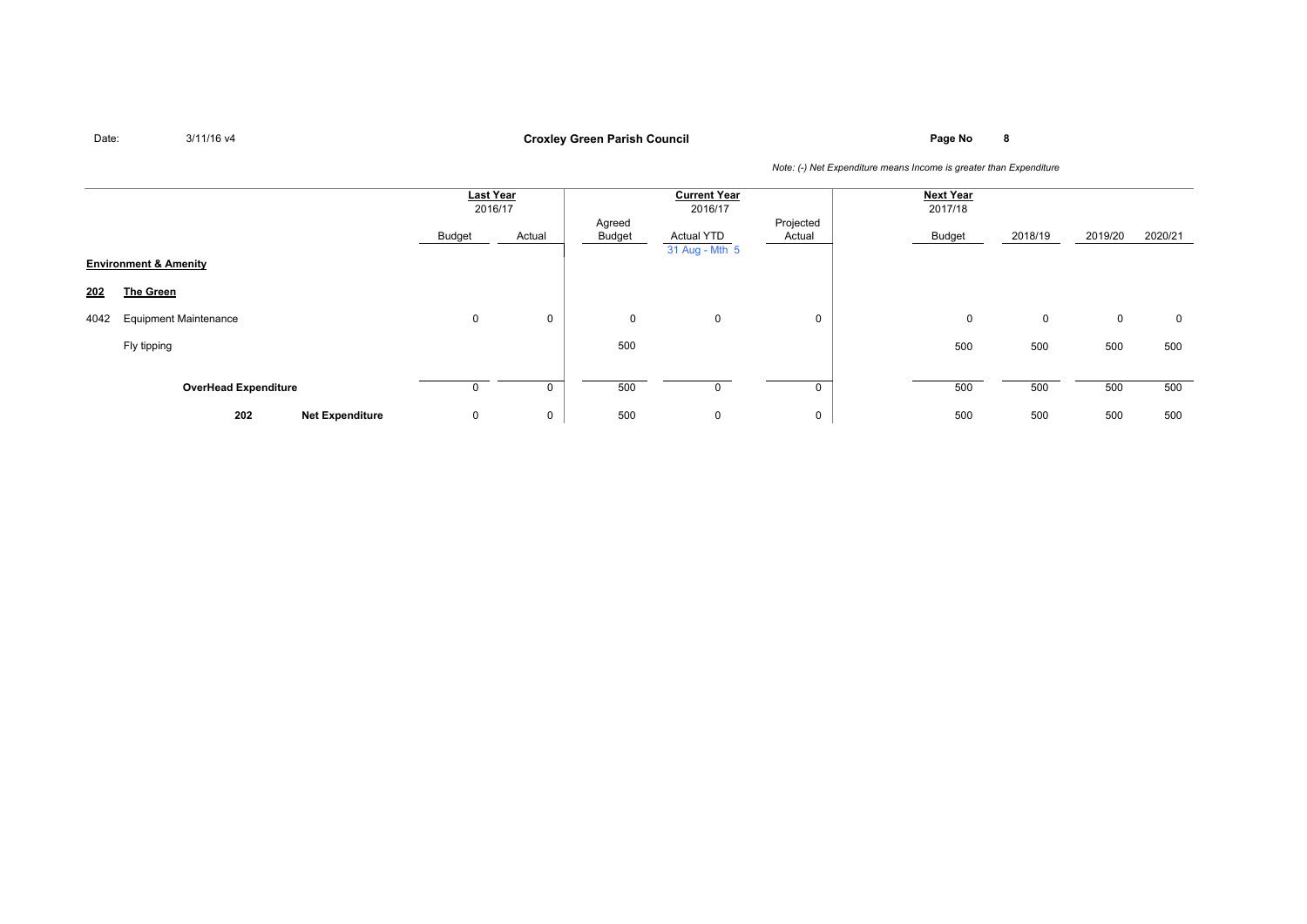### **Page No <sup>9</sup> Croxley Green Parish Council**

|      |                                                                                              |               | Last Year<br>2015/16 |                  | <b>Current Year</b><br>2016/17 |                     | <b>Next Year</b><br>2017/18 |             |             |             |
|------|----------------------------------------------------------------------------------------------|---------------|----------------------|------------------|--------------------------------|---------------------|-----------------------------|-------------|-------------|-------------|
|      |                                                                                              | <b>Budget</b> | Actual               | Agreed<br>Budget | <b>Actual YTD</b>              | Projected<br>Actual | <b>Budget</b>               | 2018/19     | 2019/20     | 2020/21     |
|      |                                                                                              |               |                      |                  | 31 Aug - Mth 5                 |                     |                             |             |             |             |
| 203  | Open Spaces & Trees                                                                          |               |                      |                  |                                |                     |                             |             |             |             |
| 4037 | Grounds Maintenance                                                                          | 0             | 0                    | $\Omega$         | $\Omega$                       | 0                   | $\Omega$                    | 0           | 0           | 0           |
| 4038 | Maintenance Contracts                                                                        | 0             | 0                    | $\Omega$         | 0                              | 0                   | $\Omega$                    | $\mathbf 0$ | 0           | $\Omega$    |
| 4048 | Plants, Shrubs & Trees - General                                                             | 500           | 0                    | 500              | $\Omega$                       | $\Omega$            | 500                         | 500         | 500         | 500         |
| 4049 | Dog Hygiene                                                                                  | 10,000        | 13,064               | 10,000           | 3,794                          | 10,000              | 10,000                      | 10,000      | 10,000      | 10,000      |
|      | £4.146<br>$\rightarrow$ At mth x<br>- Disposal<br>£1,064<br>$\rightarrow$ At mth x<br>- Bags |               |                      |                  |                                |                     |                             |             |             |             |
|      | Purchase of 4x dogs Waste bin dispensers                                                     | $\mathbf{0}$  | $\mathbf{0}$         | $\Omega$         | $\Omega$                       | $\Omega$            | 591                         | 591         | 591         |             |
| 4699 | <b>Stones Orchard Fund</b><br>- Hedging                                                      | 1,000         |                      | 1,500            | $\Omega$                       | <sup>0</sup>        | 1,500                       | 500         |             |             |
|      | - Hedge Consult                                                                              | 500           |                      | $\Omega$         | $\Omega$                       | <sup>0</sup>        | $\Omega$                    |             |             |             |
|      | - Trees                                                                                      |               |                      |                  |                                |                     |                             |             |             |             |
|      | - Projects                                                                                   | 1,000         | 71                   | 1,000            |                                | 0                   | 1,000                       | 1,000       | 1,000       | 1,000       |
|      | From Reserves to Stones Orchard Fund                                                         |               | 2,429                | $-1,000$         | ŋ                              | <sup>0</sup>        | $-1,000$                    |             |             |             |
|      | From Reserves (ex Plants. Shrubs & Trees - General 2014)                                     | $-500$        |                      | $-500$           | 0                              | $\Omega$            | $-500$                      |             |             |             |
|      | From Reserves (ex Hedging 2014)                                                              | $-1000$       |                      | $-1000$          | $\Omega$                       | $\Omega$            | $-1,000$                    | $-1000$     | $-1000$     |             |
|      | <b>OverHead Expenditure</b>                                                                  | 11,500        | 15,564               | 10,500           | 3,794                          | 10,000              | 11,091                      | 11,591      | 11,091      | 11,500      |
| 1077 | <b>Grants Received</b>                                                                       | 0             | 0                    | 0                | 0                              | 0                   | $\mathbf 0$                 | 0           | $\mathbf 0$ | 0           |
| 10   | Dog Bag Donations                                                                            |               |                      | 200              |                                |                     | 200                         |             |             |             |
|      | <b>Total Income</b>                                                                          | 0             | $\mathbf 0$          | 200              | $\Omega$                       | 0                   | 200                         | $\Omega$    | $\Omega$    | $\mathbf 0$ |
|      | 203<br><b>Net Expenditure</b>                                                                | 11,500        | 15,564               | 10,300           | 3,794                          | 10,000              | 10,891                      | 11,591      | 11,091      | 11,500      |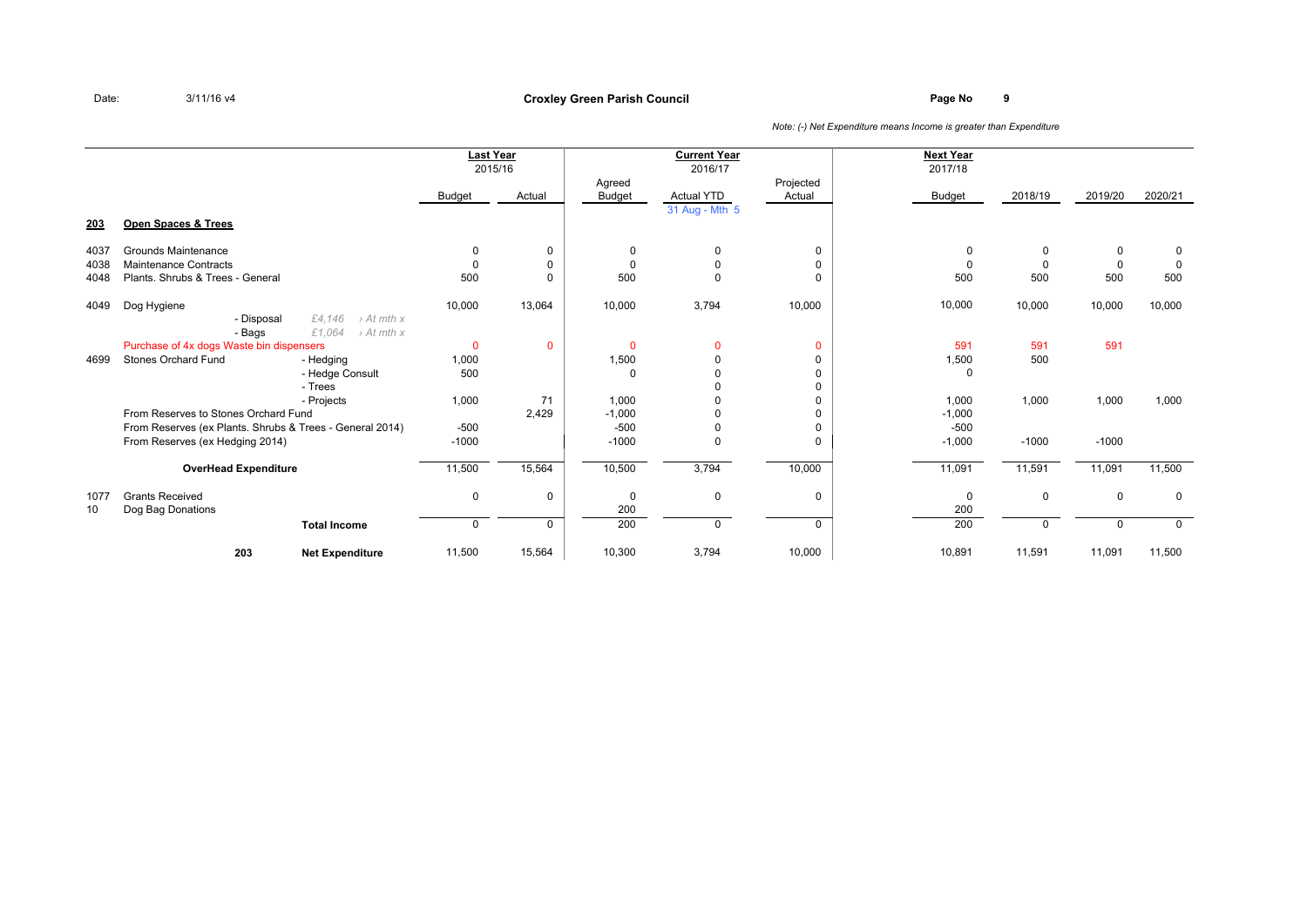### **Page No <sup>10</sup> Croxley Green Parish Council**

|      |                                      |                        |               | <b>Last Year</b><br>2015/16 |                         | <b>Current Year</b><br>2016/17 |                     | <b>Next Year</b><br>2017/18 |             |             |             |
|------|--------------------------------------|------------------------|---------------|-----------------------------|-------------------------|--------------------------------|---------------------|-----------------------------|-------------|-------------|-------------|
|      |                                      |                        | <b>Budget</b> | Actual                      | Agreed<br><b>Budget</b> | <b>Actual YTD</b>              | Projected<br>Actual | Budget                      | 2018/19     | 2019/20     | 2020/21     |
| 211  | <b>Events/Projects</b>               |                        |               |                             |                         | 31 Aug - Mth 5                 |                     |                             |             |             |             |
| 4601 | <b>Garden Competition</b>            |                        | $\mathbf 0$   | $\mathbf 0$                 | $\mathbf 0$             | $\mathbf 0$                    | $\mathbf 0$         | $\pmb{0}$                   |             |             |             |
| 4602 | <b>Quiz Night</b>                    |                        | 50            | 0                           | 50                      | $\mathbf 0$                    | 50                  | 50                          |             |             |             |
| 4604 | Campaigns & Comps.                   |                        | $\mathbf 0$   | $\mathbf 0$                 | $\mathbf 0$             | $\mathbf 0$                    | $\mathbf 0$         | $\Omega$                    |             |             |             |
| 4605 | Christmas Lights                     |                        | 9,500         | 10,372                      | 8,500                   | 459                            | 8,900               | 8,500                       |             |             |             |
| 4610 | Fireworks on Green                   |                        | 5,000         | 5,317                       | 5,000                   | $\mathbf 0$                    | 5,000               | 5,000                       |             |             |             |
| 4611 | Senior Citizens Seaside/Outing       |                        | 1,200         | 1,100                       | 1,200                   | 1,050                          | 1,050               | 1,200                       | 1,200       | 1,200       |             |
| 4615 | Library Xmas Tree (External)         |                        | 500           | 541                         | 500                     | $\Omega$                       | 500                 | 500                         |             |             |             |
| 4616 | Picnic in the Park                   |                        | 500           | 0                           | 0                       | 0                              | 0                   | $\mathbf 0$                 | $\mathbf 0$ | 0           |             |
| 4617 | Wassail                              |                        | 150           | $\mathbf 0$                 | 150                     | $\mathbf 0$                    | 50                  | 50                          | 50          | 50          |             |
| 4618 | Dog Show                             |                        | 200           | 50                          | 200                     | $\mathbf 0$                    | 50                  | 50                          | 50          | 50          |             |
| 4619 | <b>Local Travel Map</b>              |                        | 1,000         | 1,000                       | 1,000                   | $\mathbf 0$                    | $\mathbf 0$         | 1,000                       |             |             |             |
| 4620 | <b>Bird Boxes</b>                    |                        | 150           | 0                           | 150                     | $\Omega$                       | 150                 | 150                         | 150         | 150         |             |
| 4621 | Ponds                                |                        | $\mathbf 0$   | 0                           | $\mathbf 0$             | $-1,000$                       | $-680$              | $\mathbf 0$                 |             |             |             |
|      | Remembrance Day -Brass Band          |                        | $\mathbf 0$   | 0                           | 250                     | $\mathbf 0$                    | 250                 | 250                         | 250         | 250         |             |
| 4622 | Poppies on The Green                 |                        | 230           | 230                         | 250                     | $\mathbf 0$                    | 230                 | 250                         | 150         |             |             |
| 4700 | Projects (Brass Band WW1)            |                        |               |                             |                         | $\mathbf 0$                    | $\mathbf 0$         |                             |             |             |             |
|      | The Great Pram Race                  |                        |               |                             | 500                     | $\mathbf 0$                    | 0                   | 500                         | 500         | 500         |             |
|      | <b>Bird Box Camera</b>               |                        |               |                             |                         |                                |                     | 100                         |             |             |             |
| 4877 | Tfr from Reserves                    |                        | $\mathbf 0$   | $\mathbf 0$                 | 0                       | $\mathbf 0$                    | 0                   | $\mathbf 0$                 |             |             |             |
| 4878 | Tfr from Reserves (Local Travel Map) |                        | $-1,000$      |                             | $-1,000$                | $\mathbf 0$                    | 0                   | $-1,000$                    |             |             |             |
|      | Tfr from Reserves (Great Pram Race)  |                        |               |                             |                         |                                |                     | $-500$                      |             |             |             |
|      | <b>OverHead Expenditure</b>          |                        | 17,480        | 18,610                      | 16,750                  | 509                            | 15,550              | 16,100                      | 2,350       | 2,200       | $\mathbf 0$ |
| 1077 | <b>Grants and Donatons Received</b>  |                        | 0             |                             | 0                       | $\mathbf 0$                    | 0                   | 0                           |             |             |             |
|      | 1078(2! Flowers for Croxley Income   |                        | $\Omega$      |                             | $\mathbf 0$             | $\mathbf 0$                    | 0                   | $\mathbf 0$                 | $\mathbf 0$ | $\mathbf 0$ | $\mathbf 0$ |
|      | 1079(2! Play Area Income             |                        | $\mathbf 0$   |                             | $\mathbf 0$             | $\mathbf 0$                    | 0                   | $\mathbf 0$                 |             |             |             |
|      | 1080(2! Miscellaneous Income         |                        | $\mathbf 0$   |                             | 0                       | $\mathbf 0$                    | 0                   | $\Omega$                    |             |             |             |
|      |                                      |                        |               |                             |                         |                                |                     |                             |             |             |             |
|      |                                      | <b>Total Income</b>    | 0             | $\mathsf 0$                 | $\mathbf 0$             | $\mathbf 0$                    | $\mathbf 0$         | $\mathsf 0$                 | $\mathbf 0$ | $\mathbf 0$ | $\mathbf 0$ |
|      | 211                                  | <b>Net Expenditure</b> | 17,480        | 18,610                      | 16,750                  | 509                            | 15,550              | 16,100                      | 2,350       | 2,200       | $\mathbf 0$ |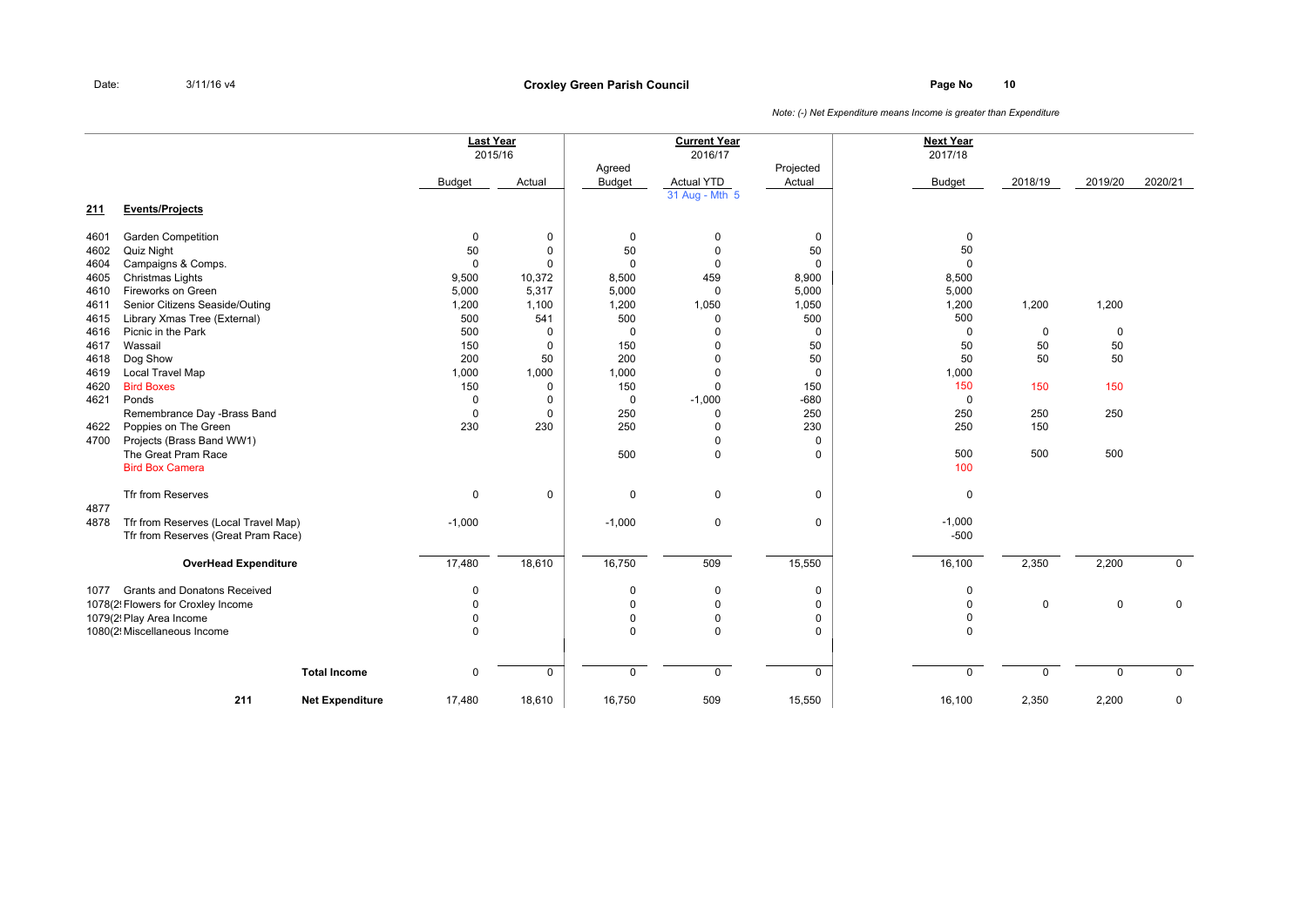### **Page No <sup>11</sup> Croxley Green Parish Council**

|              |                                      | <b>Last Year</b> | 2015/16  |                  | <b>Current Year</b><br>2016/17      |                     | <b>Next Year</b><br>2017/18 |              |             |             |
|--------------|--------------------------------------|------------------|----------|------------------|-------------------------------------|---------------------|-----------------------------|--------------|-------------|-------------|
|              |                                      | Budget           | Actual   | Agreed<br>Budget | <b>Actual YTD</b><br>31 Aug - Mth 5 | Projected<br>Actual | <b>Budget</b>               | 2018/19      | 2019/20     | 2020/21     |
| 221          | <u>MSC</u>                           |                  |          |                  |                                     |                     |                             |              |             |             |
| 4042         | <b>Equipment Maintenance</b>         | 1000             | 1,000    | 1000             | $\Omega$                            | 0                   | 1,000                       |              |             |             |
| 4830<br>4880 | Tfr to MSC Fund<br>Tfr from MSC Fund | 0<br>0           |          | 0<br>$\Omega$    | 0                                   | 0<br>0              | $\Omega$<br>0               |              |             |             |
|              | <b>OverHead Expenditure</b>          | 1,000            | 1,000    | 1,000            |                                     |                     | 1,000                       | <sup>0</sup> | 0           | $\mathbf 0$ |
| 1063         | MSC 2/3 TRDC Contribution to Repairs | 0                | $\Omega$ | 0                | $\mathbf 0$                         | 0                   | 0                           | $\mathbf 0$  | 0           | $\mathbf 0$ |
|              | 221<br><b>Net Expenditure</b>        | 1,000            | 1,000    | 1,000            | 0                                   | 0                   | 1,000                       | $\mathbf 0$  | $\mathbf 0$ | $\mathbf 0$ |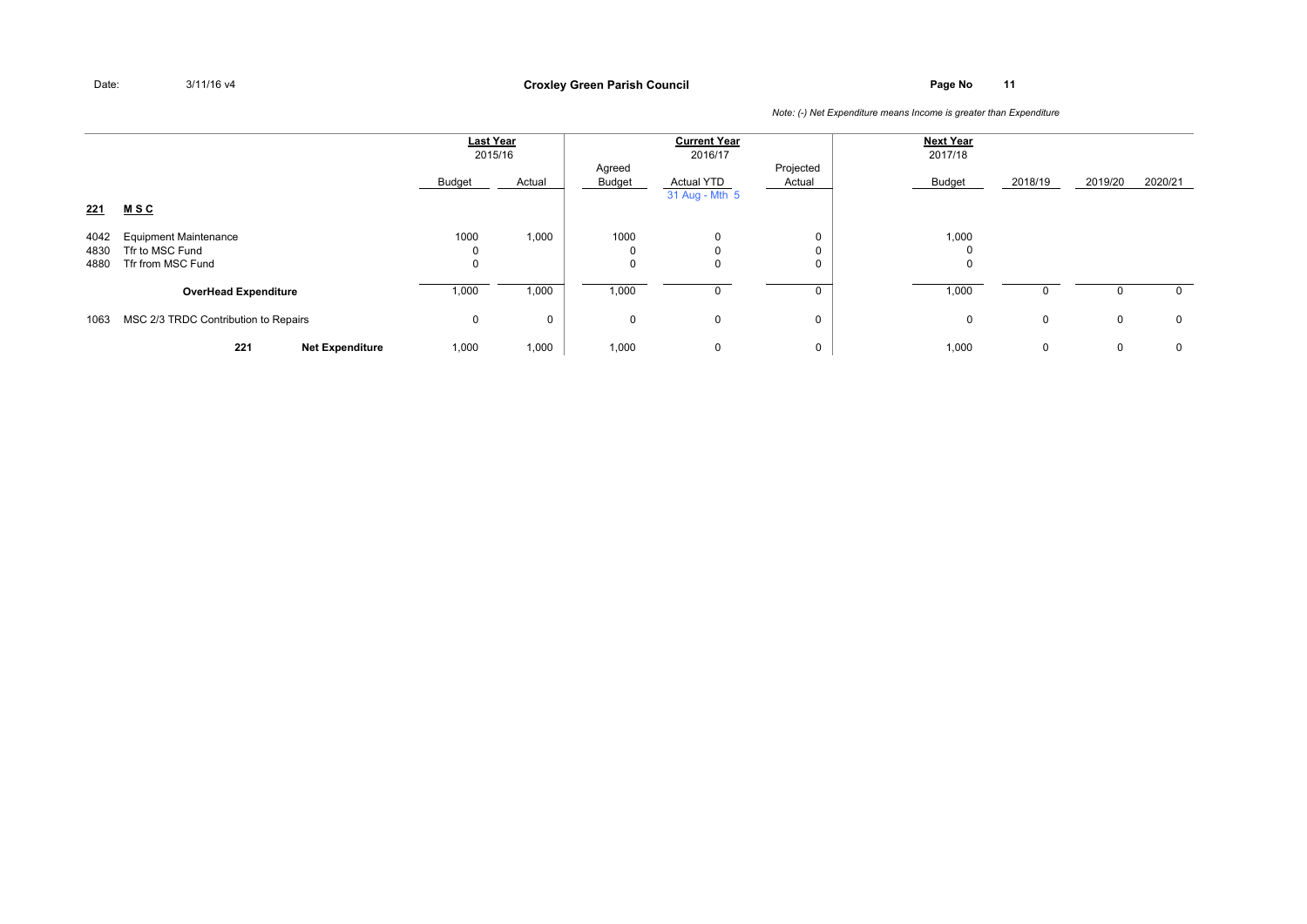### **Page No <sup>12</sup> Croxley Green Parish Council**

|              |                                                |                 | <b>Last Year</b><br>2015/16 |                         | <b>Current Year</b><br>2016/17 |                     | <b>Next Year</b><br>2017/18 |             |             |                |
|--------------|------------------------------------------------|-----------------|-----------------------------|-------------------------|--------------------------------|---------------------|-----------------------------|-------------|-------------|----------------|
|              |                                                | <b>Budget</b>   | Actual                      | Agreed<br><b>Budget</b> | <b>Actual YTD</b>              | Projected<br>Actual | <b>Budget</b>               | 2018/19     | 2019/20     | 2020/21        |
| 299          | <b>E &amp; A Capital &amp; Projects</b>        |                 |                             |                         | 31 Aug - Mth 5                 |                     |                             |             |             |                |
|              |                                                |                 |                             |                         |                                |                     |                             |             |             |                |
| 4932         | <b>War Memorial</b><br>Flowers in Croxley      | 200<br>$\Omega$ | 0<br>$\mathbf 0$            | 200<br>$\Omega$         | 0<br>$\Omega$                  | 0<br>$\mathbf 0$    | 200<br>$\Omega$             |             |             |                |
| 4934<br>4935 | Project - Village Signs                        | $\Omega$        | $\mathbf 0$                 | $\Omega$                | $\mathbf 0$                    | $\mathbf 0$         | $\Omega$                    |             |             |                |
| 4936         | School Gardening Clubs                         | 0               | $\mathbf 0$                 | $\Omega$                | $\mathbf 0$                    | 0                   | $\Omega$                    |             |             |                |
| 4937         | Development of Play Areas                      | 5,000           | 5,000                       | $\Omega$                | $\mathbf 0$                    | $\Omega$            | $\mathbf 0$                 |             |             |                |
| 4938         | <b>Brown Bin Caddy Liners</b>                  | 180             | 960                         | 250                     | 320                            | 640                 | 250                         |             |             |                |
| 4970         | Stop Parking on Green Initiative               | $\mathbf 0$     | $\mathbf 0$                 | $\Omega$                | $\mathbf 0$                    | 0                   | $\mathbf 0$                 |             |             |                |
| 4961         | Commemorative Plaques on oak trees             | 1,460           | 1,460                       | 1,460                   | $\overline{0}$                 | $\mathbf 0$         | 1,460                       |             |             |                |
| 4969         | Canal Adoption Scheme/Towing Path works        | 500             | 0                           | 400                     | $\mathbf 0$                    | 100                 | 400                         | 400         | 400         |                |
| 4940         | <b>Local Market</b>                            | 300             | 471                         | 300                     | $\mathbf 0$                    | 300                 | 300                         | 300         | 300         |                |
| 4933         | Information Board - Stones Orchard             | 1,000           | 1,000                       | 1,000                   | $\mathbf 0$                    | 0                   | 1,000                       |             |             |                |
| 4972         | WW2 VE/VJ Commemorative Service                | 0               | 250                         | 0                       | $\mathbf 0$                    | $\mathbf 0$         | 0                           |             |             |                |
|              | Defribrillators - new                          |                 |                             | 1,500                   | 3,585                          | 1,300               | 4,270                       |             |             |                |
|              | Defribrillators - Maintenance                  |                 |                             | 500                     | 327                            | 500                 | 500                         | 500         | 500         |                |
|              | <b>Youth Centre</b>                            |                 |                             |                         |                                |                     | 10,000                      |             |             |                |
|              | Transfer Reserves Play Area)                   | 0               | 0                           | 0                       | 0                              | 0                   | 0                           |             |             |                |
|              | Transfer from Reserves (ex War memorial 2016)  | $-200$          | $\mathbf 0$                 | $-200$                  | $\theta$                       | $\mathbf 0$         | $-200$                      |             |             |                |
|              | <b>Transfer from Reserves</b>                  | $-250$          | $\mathbf 0$                 | $-300$                  | $\mathbf 0$                    | 0                   | $\Omega$                    |             |             |                |
|              | Transfer from Reserves (ex tree plaques)       | $-1,460$        | $\mathbf 0$                 | $-1,460$                | $\mathbf 0$                    | 0                   | $-1,460$                    |             |             |                |
|              | Transfer from Reserves (ex Info Board 2005/06) | $-1,000$        | 0                           | $-1,000$                | $\Omega$                       | $\Omega$            | $-1,000$                    |             |             |                |
|              |                                                |                 |                             |                         |                                |                     |                             |             |             |                |
|              | <b>OverHead Expenditure</b>                    | 5,730           | 9,141                       | 2,650                   | 4,232                          | 2,840               | 15,720                      | 1,200       | 1,200       | $\overline{0}$ |
|              | 299<br><b>Net Expenditure</b>                  | 5,730           | 9,141                       | 2,650                   | 4,232                          | 2,840               | 15,720                      | 1,200       | 1,200       | $\mathbf 0$    |
| 1077         | <b>Grants and Donatons Received</b>            | 0               | 0                           | 0                       | 0                              | 0                   | 0                           | 0           | $\mathbf 0$ |                |
| 1082         | Brown Bin Caddy Liners                         | 400             | 1,865                       | 400                     | $\mathbf 0$                    | 845                 | 400                         |             |             |                |
|              | <b>Environment &amp; Amenity - Expenditure</b> | 35,710          | 44,315                      | 31,400                  | 8,535                          | 28,390              | 44,411                      | 15,641      | 14,991      | 12,000         |
|              | Income                                         | 400             | 1,865                       | 600                     | 0                              | 845                 | 600                         | $\mathbf 0$ | $\mathbf 0$ | $\mathbf 0$    |
|              |                                                |                 |                             |                         |                                |                     |                             |             |             |                |
|              | <b>Net Expenditure</b>                         | 35,310          | 42,450                      | 30,800                  | 8,535                          | 27,545              | 43,811                      | 15,641      | 14,991      | 12,000         |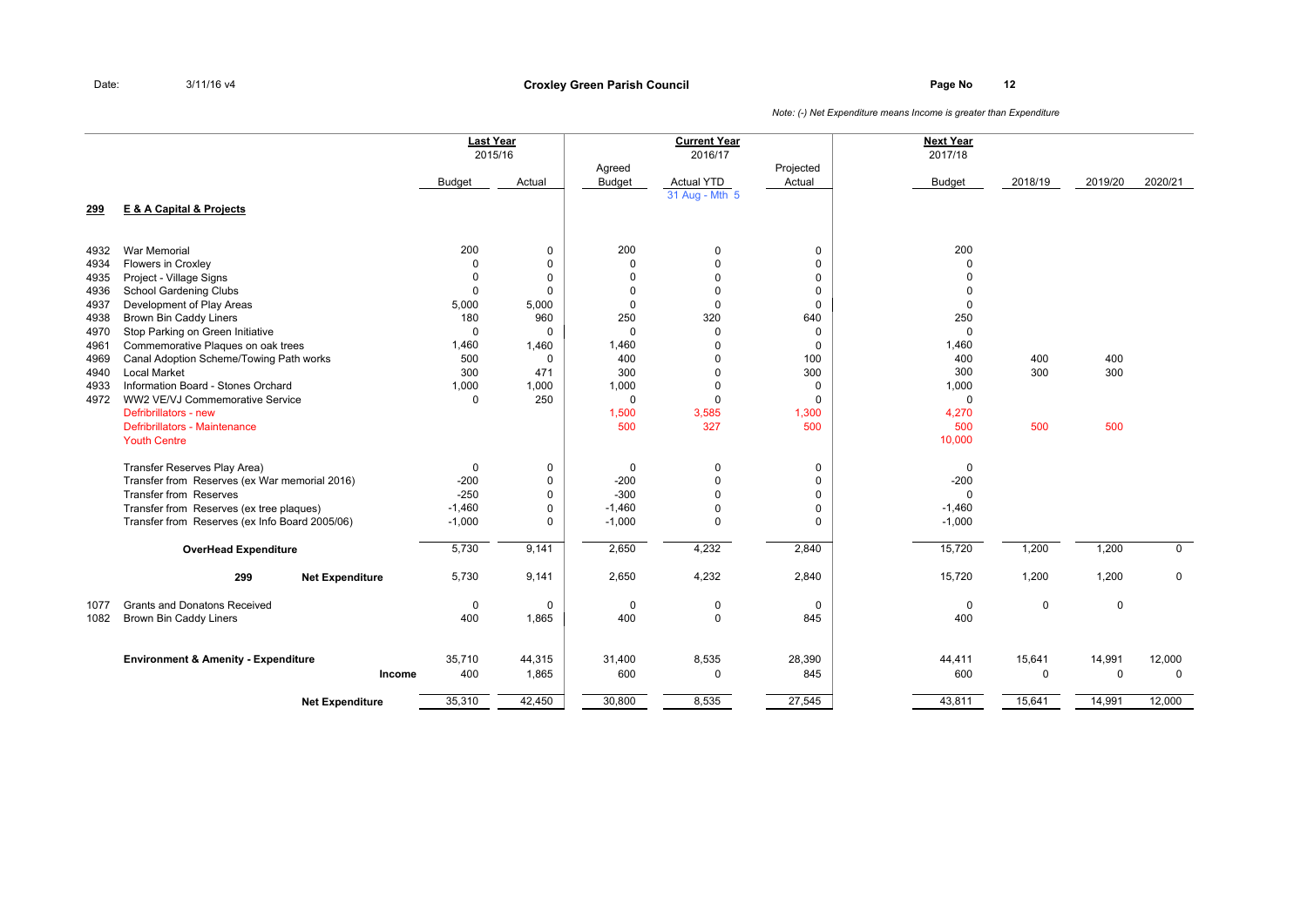**Page No <sup>13</sup> Croxley Green Parish Council**

|                                   |                                            | <b>Last Year</b><br>2015/16 |        | <b>Current Year</b><br>2016/17 |                |          | <b>Next Year</b><br>2017/18 |         |         |             |
|-----------------------------------|--------------------------------------------|-----------------------------|--------|--------------------------------|----------------|----------|-----------------------------|---------|---------|-------------|
|                                   |                                            |                             |        | Projected<br>Agreed            |                |          |                             |         |         |             |
|                                   |                                            | Budget                      | Actual | Budget                         | Actual YTD     | Actual   | Budget                      | 2018/19 | 2019/20 | 2020/21     |
|                                   |                                            |                             |        |                                | 31 Aug - Mth 5 |          |                             |         |         |             |
| <b>Planning &amp; Development</b> |                                            |                             |        |                                |                |          |                             |         |         |             |
| <u>301</u>                        | Roads & Street Furniture                   |                             |        |                                |                |          |                             |         |         |             |
| 4042                              | <b>Equipment Maintenance</b>               | 0                           |        | 0                              | 0              | 0        | 0                           |         |         |             |
| 4043                              | Salt Bins/Salt                             | 500                         |        | 500                            |                |          | 500                         |         |         |             |
| 4047                              | Footpath Maintenance                       | 1,000                       |        | 1,000                          |                |          | 1,000                       |         |         |             |
| 4050                              | <b>Bus Shelters</b>                        | 100                         |        | 100                            | 0              |          | 100                         |         |         |             |
| 4056                              | <b>Street Trees</b>                        | 2,000                       |        | 2,000                          | 0              | 2,000    | 2,000                       | 2,000   | 2,000   |             |
|                                   | CMS Grant for Footpath Maint               | $-1,000$                    |        | $-1,000$                       | $\mathbf 0$    | 0        | $-1,000$                    |         |         |             |
|                                   | Tfr from Reserves (ex Salt Bins/Salt 2016) | $-500$                      |        | -500                           | 0              | 0        | $-500$                      |         |         |             |
|                                   | Tfr from Reserves ex Equipment Maint       | 0                           |        | $\Omega$                       | 0              |          |                             |         |         |             |
|                                   | From Reserves (ex Street Trees -2016)      | $-500$                      |        | $-2,000$                       | $\mathbf 0$    | $-2,000$ | $-2,000$                    |         |         |             |
|                                   | <b>OverHead Expenditure</b>                | 1,600                       | 0      | 100                            | 0              | 0        | 100                         | 2,000   | 2,000   | $\mathbf 0$ |
|                                   | 301<br><b>Net Expenditure</b>              | 1,600                       | 0      | 100                            | $\mathbf 0$    | 0        | 100                         | 2,000   | 2,000   | $\mathbf 0$ |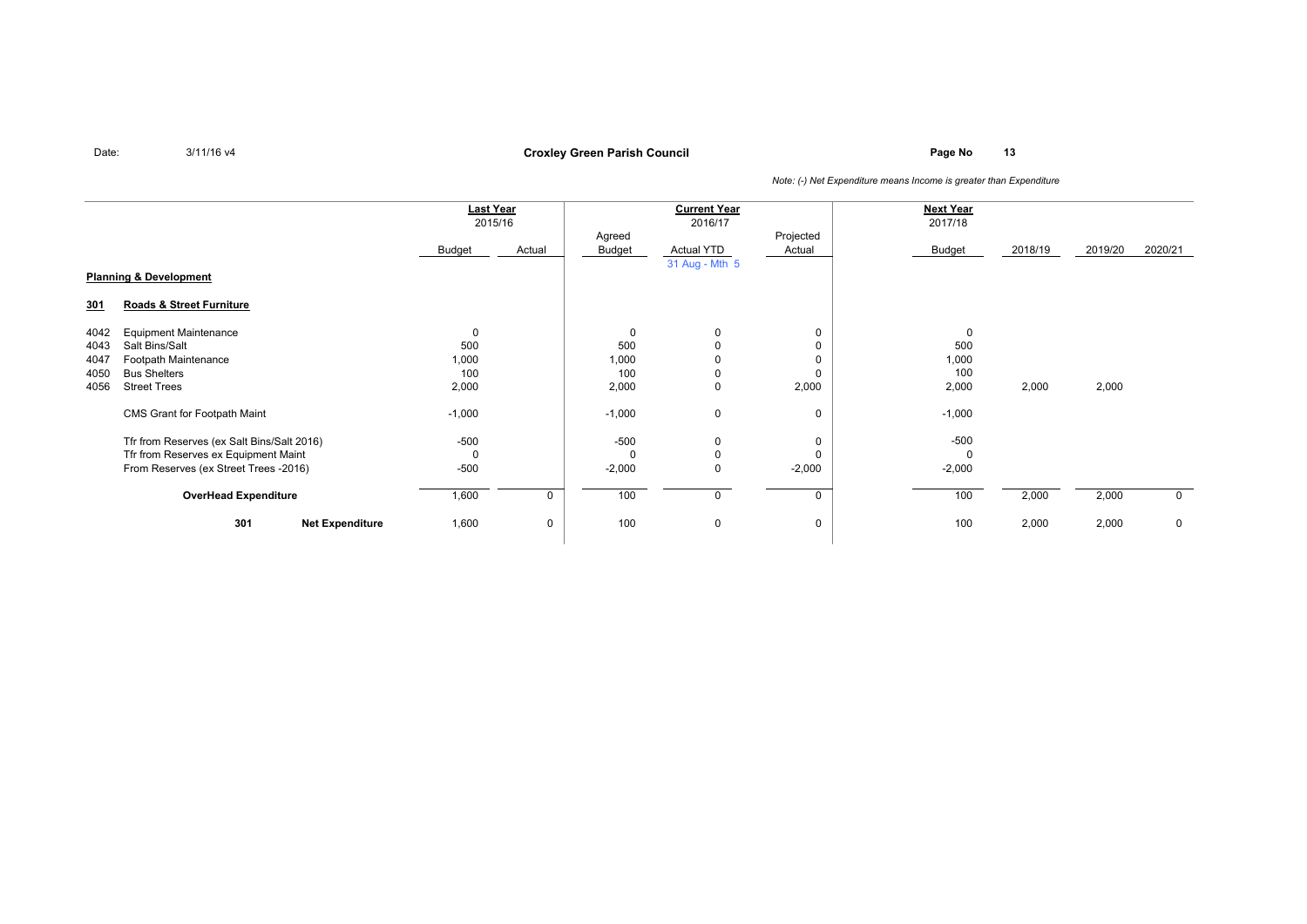**Page No <sup>14</sup> Croxley Green Parish Council**

|      |                               |        | Last Year<br>2015/16 |                         | <b>Current Year</b><br>2016/17      | <b>Next Year</b><br>2017/18 |        |         |         |         |
|------|-------------------------------|--------|----------------------|-------------------------|-------------------------------------|-----------------------------|--------|---------|---------|---------|
|      |                               | Budget | Actual               | Agreed<br><b>Budget</b> | <b>Actual YTD</b><br>31 Aug - Mth 5 | Projected<br>Actual         | Budget | 2018/19 | 2019/20 | 2020/21 |
| 302  | <b>Community Bus</b>          |        |                      |                         |                                     |                             |        |         |         |         |
| 4702 | <b>Community Bus</b>          | 6,900  | 6,760                | 6,900                   | 2,860                               | 6,900                       | 6,900  | 6,900   | 6,900   | 6,900   |
|      | <b>OverHead Expenditure</b>   | 6,900  | 6,760                | 6,900                   | 2,860                               | 6,900                       | 6,900  | 6,900   | 6,900   | 6,900   |
|      | 302<br><b>Net Expenditure</b> | 6,900  | 6,760                | 6,900                   | 2,860                               | 6,900                       | 6,900  | 6,900   | 6,900   | 6,900   |